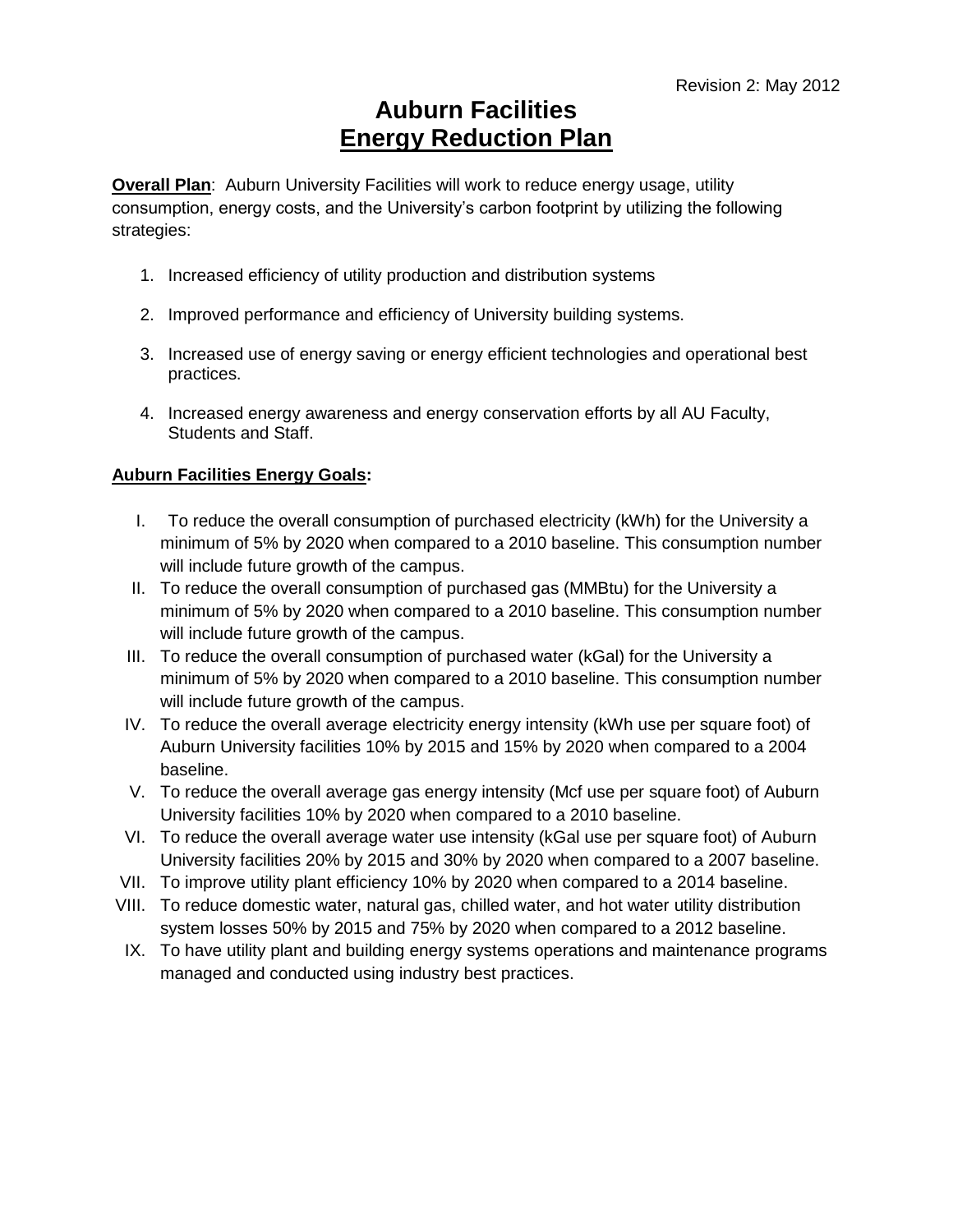## **Strategy 1: Increased Efficiency of Utility Production and Distribution Systems**

- **1.1 Conduct a Thermal Imaging Survey of utility distribution Systems to identify energy losses.**
	- Goal: To complete a thermographic survey of the Hot Water (HW), Steam, and Electric Distribution systems. Utilizing the results of this survey, develop FY12 and FY13 projects to repair leaks.

### **Target Completion: February 2013**

- **1.2 Conduct an engineering survey of the domestic water and natural gas distribution systems to identify leaks.** 
	- Goal: To complete a survey of the potable water systems from the point of purchase from the City of Auburn and natural gas systems from the point of purchase from Alagasco throughout the University campus to identify areas were leaks or system losses occur. Utilizing the results of this survey, develop FY12 and FY13 project to repair leaks.

### **Target Completion: September 2012**

#### **1.3 Perform Retro-Commissioning of Utility Plants**

- Goal: Complete Retro-Commissioning of Central Chilled Water, Hot Water, and Steam Plants. Utilizing the results of this survey, develop FY11 and FY12 projects to improve plant efficiencies or operations.
- Update: Retro-Commissioning study completed. Plans for low to no cost items are being developed. Funding will be sought for other items that require higher capital cost.

#### **Status: Complete**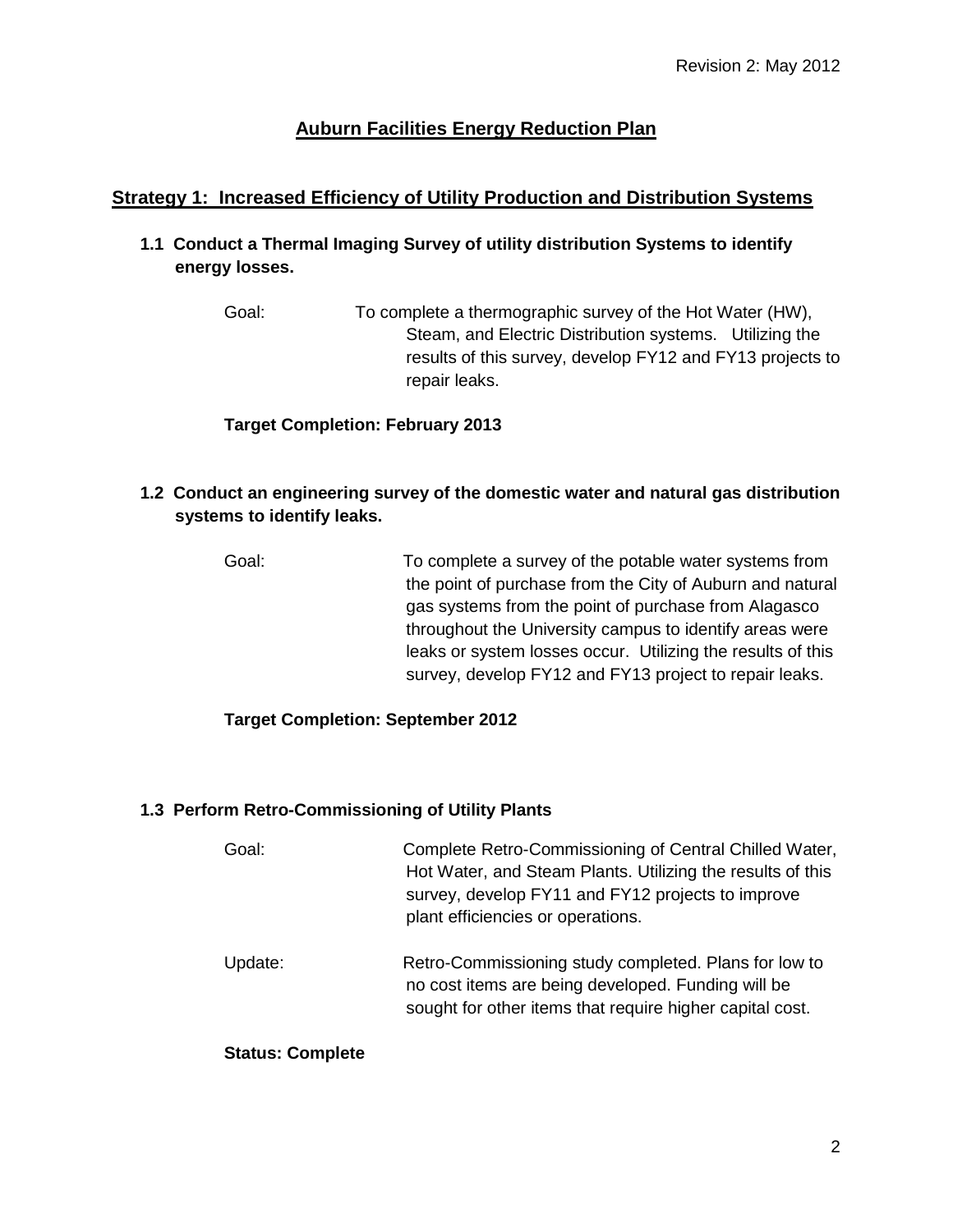# **Strategy 1: Increased Efficiency of Utility Production and Distribution Systems**

### **1.4 Implement a Predictive Maintenance Program for Utility Plant equipment**

Goal: Apply predictive maintenance best practices into the maintenance programs for the equipment in the District Energy Plants.

### **Target Completion: June 2013**

#### **1.5 Increase the number of campus buildings connected to the HW and CW central distribution systems.**

| Goal:   | Continue to connect campus buildings to the HW and CW<br>central distribution systems and eliminate standalone,<br>building specific chillers and boilers.                                                                                                                                                                                                 |
|---------|------------------------------------------------------------------------------------------------------------------------------------------------------------------------------------------------------------------------------------------------------------------------------------------------------------------------------------------------------------|
| Update: | Over the last 2 years, a significant investment was made<br>to connect remaining buildings to the chilled water and<br>hot water systems. Those projects are complete. The<br>remaining buildings that are not connected were either<br>prepped for future connection (pipes stubbed out to<br>building) or were cost prohibitive to connect at this time. |

### **Status: Complete**

#### **1.6 Increase the metering of utility systems and campus buildings to provide more detailed utility consumption and usage data.**

| Goal:    | Develop a long range plan to increase the metering of<br>utility systems and buildings to provide increased<br>capability to monitor utility/energy usage. Implement top<br>10 priority meters in FY11. |
|----------|---------------------------------------------------------------------------------------------------------------------------------------------------------------------------------------------------------|
| TIndate∙ | Projects were initiated to provide water meters to                                                                                                                                                      |

Update: Projects were initiated to provide water meters to buildings that did not have them. This project is still in design and is to be bid out in the next few months.

### **Target Completion: November 2012**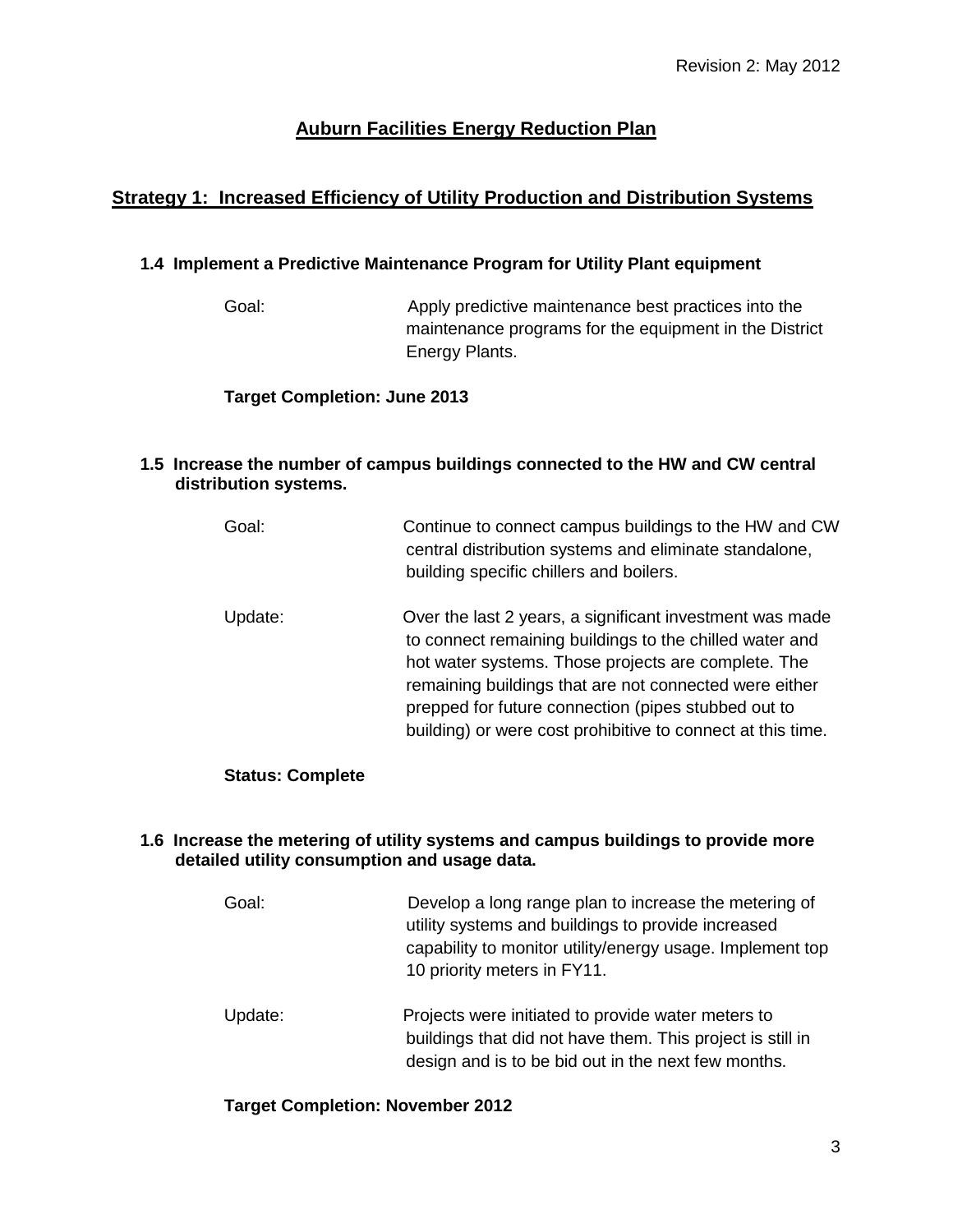# **1.7 Develop a Plan for Boiler "Dry Lay-Up"**

| Goal:   | Develop a plan to place boilers in a dry lay-up status.<br>Identify facilities where this is required. Implement<br>several lay ups in FY11. |
|---------|----------------------------------------------------------------------------------------------------------------------------------------------|
| Update: | Plan was developed and implemented by Utilities Plant<br>Operations.                                                                         |

**Status: Complete**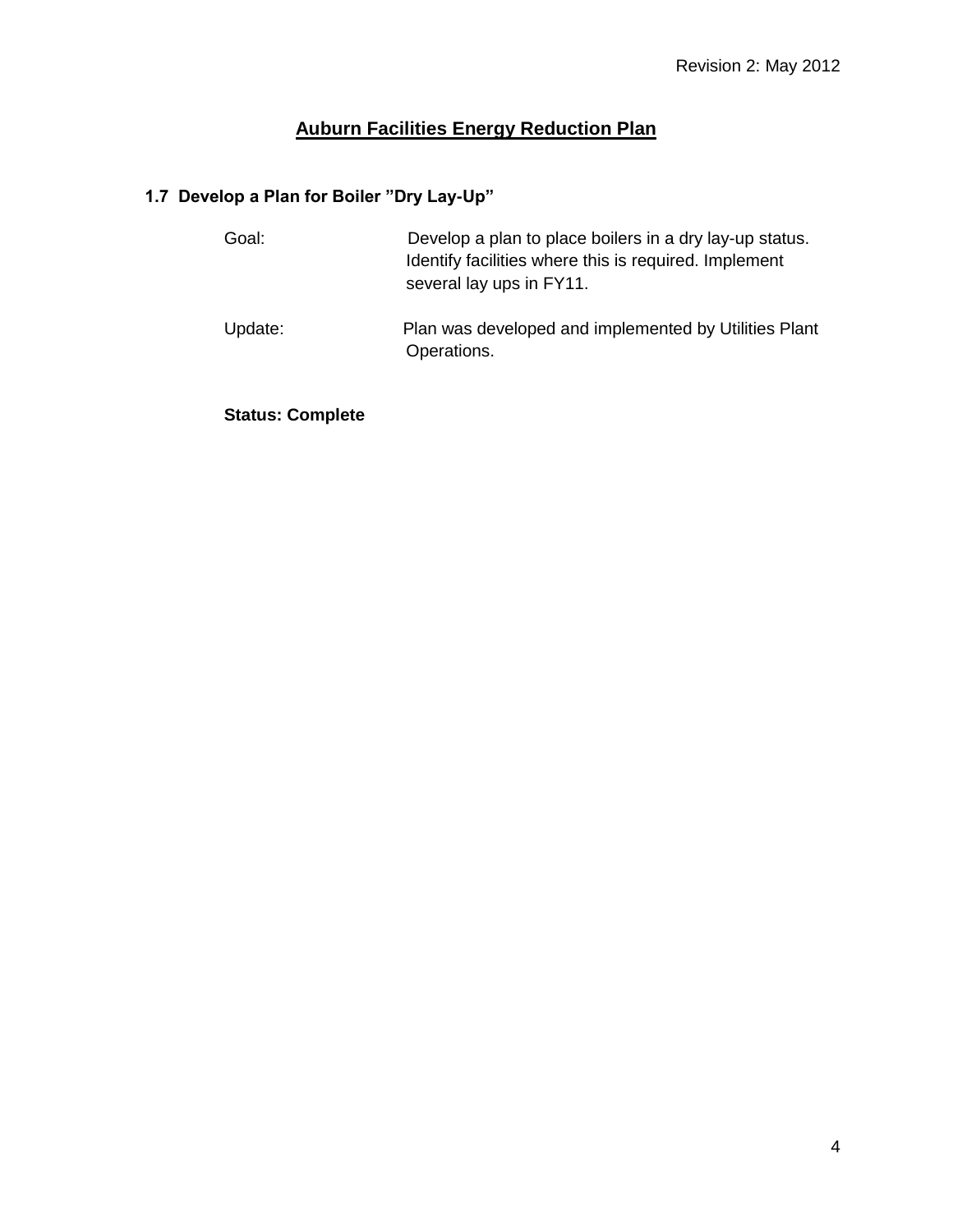# **Strategy 2: Improved Performance and Efficiency of University Building Systems**

### **2.1 Establish and implement a campus wide building setback standard.**

- Goal: To develop and implement a campus wide setback standard for night and weekend building systems heating, cooling, and lighting set points to conserve energy. Implement for top 50 academic and administrative facilities on campus in FY11. Implement for remaining academic and administrative facilities during FY12. Update: Energy Management worked with the Sustainability
- Group to develop a proposed standard. It has not been approved as of yet. Building setbacks are continuing as part of other energy management projects.

### **Target Completion: February 2013**

### **2.2 Expand Continuous-commissioning and Retro-Commissioning programs.**

| Goal:   | Expand the Continuous Commissioning and Retro-<br>Commissioning programs to establish a review of all<br>eligible campus buildings on a six year cycle. For FY11,<br>implement improvement actions identified by FY10<br>studies. Initiate studies on 10 additional facilities in FY11. |
|---------|-----------------------------------------------------------------------------------------------------------------------------------------------------------------------------------------------------------------------------------------------------------------------------------------|
| Update: | Plan has been developed. RFP for Retro-Commissioning<br>phase 1 is with AU Purchasing. Current Continuous<br>Commissioning project is continuing. Retro-<br>Commissioning pilot project is nearing completion.                                                                          |

**Statis: Complete**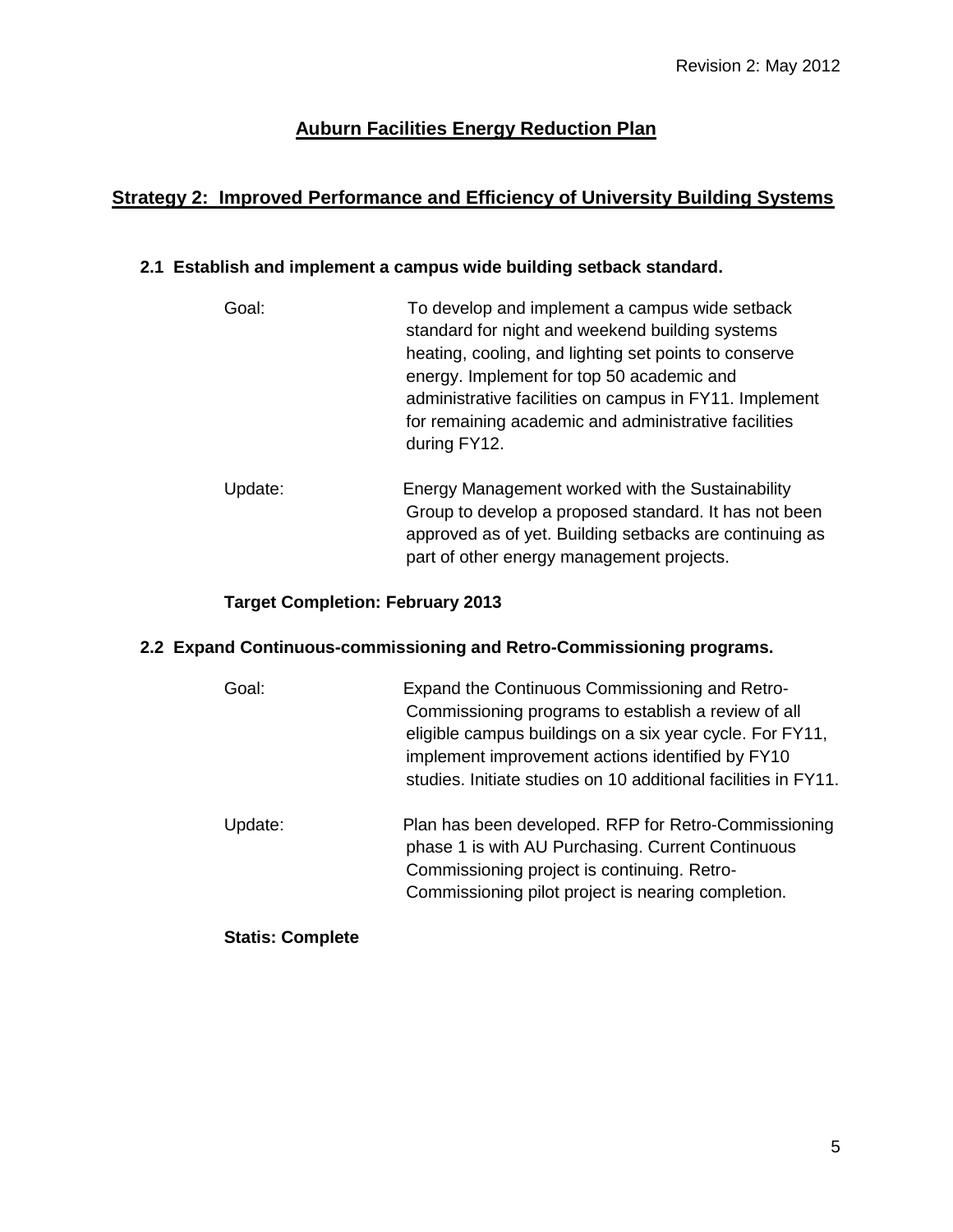### **2.3 Increase the utilization of Metasys Energy Management System to better manage building energy operations.**

- Goal: Increase the utilization of Metasys to reduce building energy use by managing facility heating/cooling operations through the use of system monitoring, setbacks, alarms. Increase the ability of the Facilities staff to operate campus buildings using Metasys to achieve this advanced level of operation.
- Update: Controls standards are being developed. The  $1<sup>st</sup>$  phase was to develop standards for items that should be replicated across campus to save energy. This phase is complete. The  $2^{nd}$  phase is to address alarm management of the Metasys system. The building alarms list has been developed. We are currently waiting on some specific information for 2 of the alarms and this will be complete. The last phase of this is to decide on how the system needs to be monitored from a personnel responsibility point of view.

### **Target Completion: December 2012**

#### **2.4 Improve the Preventive Maintenance Program for building energy equipment.**

Goal: Improve the Preventive Maintenance Program for the AHUs, distributed chillers, coils, heat exchangers, pumps, boilers, and other equipment to improve equipment performance, efficiency and reliability. Increase the use of industry best practices and the use of predictive maintenance practices. Train Maintenance staff personnel as needed to achieve this goal.

### **Target Completion: TBD**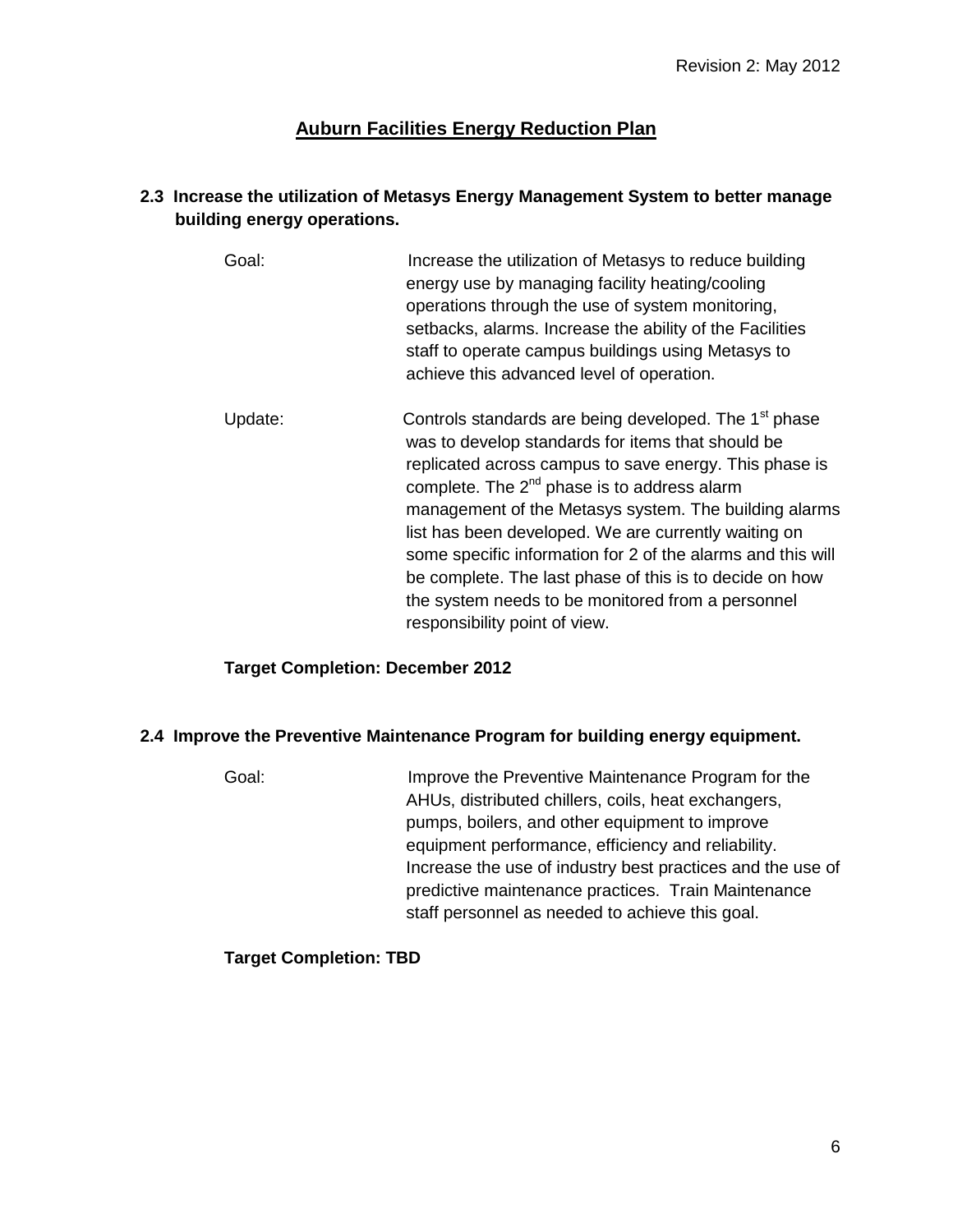# **Strategy 2: Improved Performance and Efficiency of University Building Systems**

### **2.5 Develop Building Commissioning Standards for new Facilities.**

Goal: Develop a set of Building Commissioning Standards, tailored to specific building types, to be utilized on all new facilities. FY11 goal is to develop a contract specification to utilize on University construction contracts for new facilities.

### **Target Completion: TBD**

#### **2.6 Establish a LEED standard for new Auburn University Facilities.**

| Goal:   | Establish a University policy regarding the LEED<br>standard, and any standard credits to be achieved on<br>new University facilities.           |
|---------|--------------------------------------------------------------------------------------------------------------------------------------------------|
| Update: | The proposed University policy has been developed. It is<br>going to be presented to the University leadership for the<br>decision for approval. |

### **Target Completion: TBD**

### **2.7 Develop and implement plan to replicate Discharge Air Temperature Resets, Static Pressure Resets, Secondary Hot Water Pressure Resets, Chilled Water Pressure Resets, and Hot Water Temperature Resets across campus.**

| Goal:   | Replicate program to all applicable buildings.                                                                                                                                                         |
|---------|--------------------------------------------------------------------------------------------------------------------------------------------------------------------------------------------------------|
| Update: | This is a new item added to the Energy Reduction<br>Strategy. A master sheet is being developed to track<br>which buildings have been done. An implementation plan<br>will be developed at that point. |

### **Target Completion: June 2013**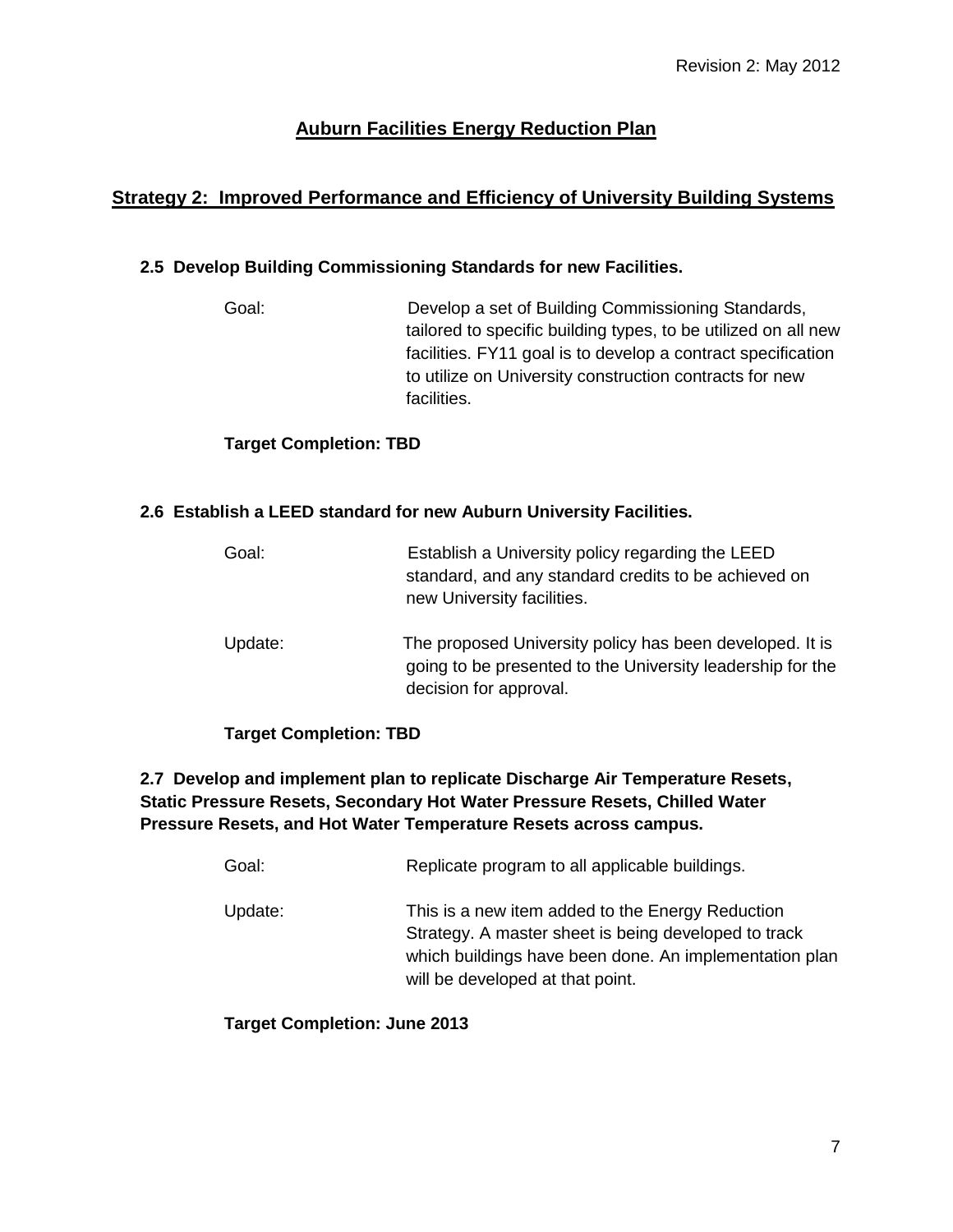# **Strategy 3: Increased Use of Energy Saving or Energy Efficient Technologies**

# **3.1 Continue Building Lighting Retrofit Program.**

| FY11 Goal: | Continue to replace lights in campus facilities with newer,<br>more energy efficient bulbs.                                                                                                                                                                    |
|------------|----------------------------------------------------------------------------------------------------------------------------------------------------------------------------------------------------------------------------------------------------------------|
| Update:    | Approximately \$150,000 was invested this past year to<br>retrofit buildings from T12 fluorescent bulbs to T8. The<br>majority of the remaining retrofits were addressed. A<br>small number of buildings remain and should be<br>addressed over the next year. |

## **Status: Complete**

## **3.2 Develop Projects for Solar Hot Water Pre-Heat**

| FY11 Goal: | Investigate the feasibility of using solar hot water heaters<br>to preheat or heat domestic water for use in University<br>facilities. Develop several pilot projects to implement in<br><b>FY12.</b> |
|------------|-------------------------------------------------------------------------------------------------------------------------------------------------------------------------------------------------------|
| Update:    | Solar hot water was not used as one of the renewable<br>pilot projects. With the renovation of the Hill Dorms in the                                                                                  |
|            | next few years, this should provide the opportunity to test                                                                                                                                           |

this technology.

#### **Status: Deferred**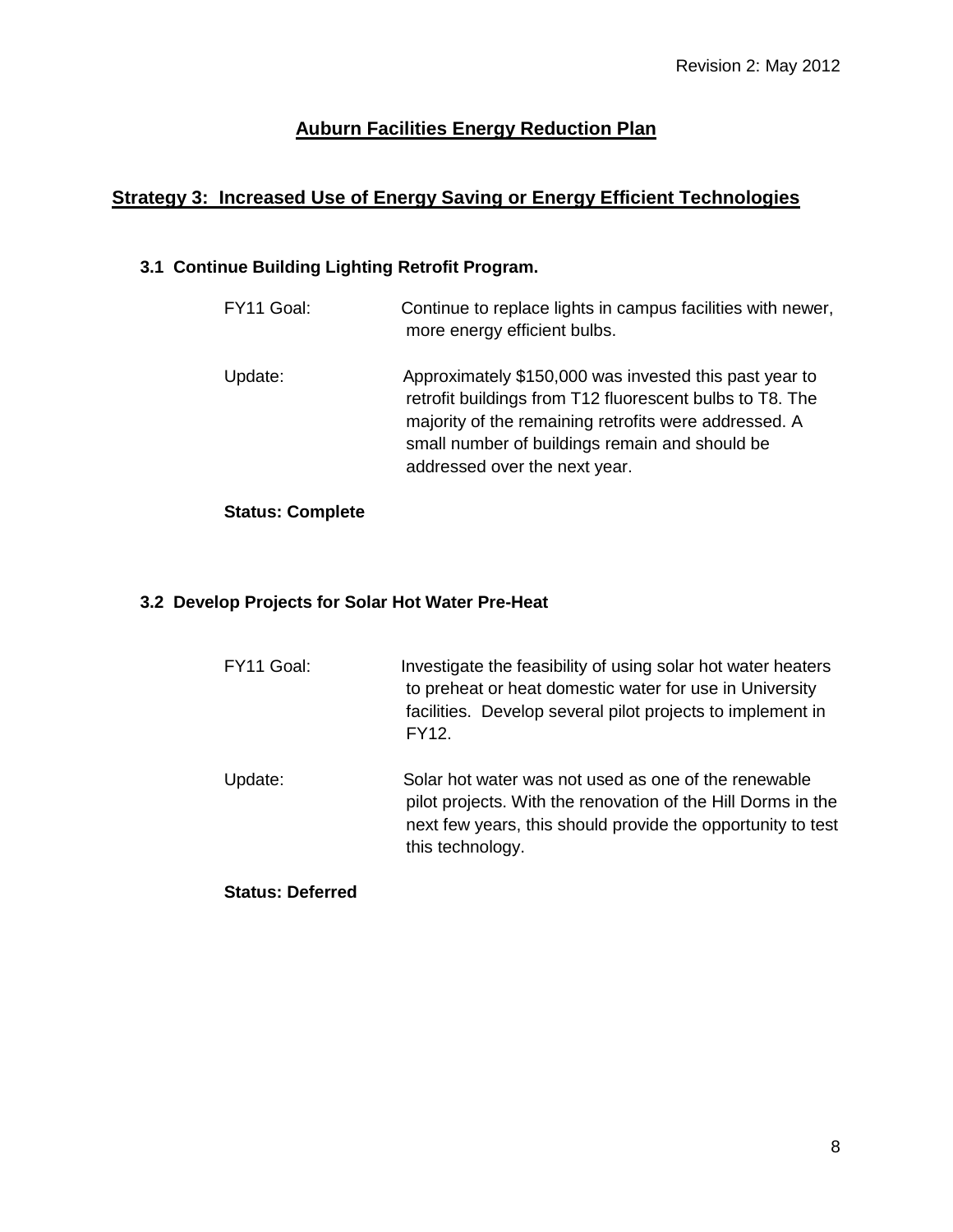# **Strategy 3: Increased Use of Energy Saving or Energy Efficient Technologies**

### **3.3 Initiate Feasibility Studies for Solar Photovoltaics, Ice Cooling, and Cogeneration**

| FY11 Goal: | Conduct studies to assess the feasibility and applicability<br>of using solar photovoltaics, ice storage/cooling, and<br>cogeneration on the Auburn campus.                                         |
|------------|-----------------------------------------------------------------------------------------------------------------------------------------------------------------------------------------------------|
| Update:    | A 6.2 kW Solar PV Pilot Project was completed on the<br>roof of the stadium parking deck. A second solar<br>installation was completed as part of the Village<br>Mailroom project.                  |
|            | A feasibility study of the use of Cogeneration has been<br>completed. Due to our low electric rates and ample hot<br>water capacity, we are not good candidates for the<br>technology at this time. |
|            | Ice Cooling/Cold Water Storage will be evaluated as part<br>of the chilled water and hot water master plans which will<br>be kicking off in the next year.                                          |

## **Status: Complete**

### **3.4 Evaluate Hawk ICS Systems for Boilers for Use Across All District Systems**

| FY11 Goal: | Evaluate Hawk ICS Systems for Boilers and potentially<br>replicate across all District Energy Plants. Complete<br>assessment in FY11 and if recommended, prepare for<br>FY12 implementation.                                                                                            |
|------------|-----------------------------------------------------------------------------------------------------------------------------------------------------------------------------------------------------------------------------------------------------------------------------------------|
| Update:    | The Hawk ICS system was evaluated during the Retro-<br>Commissioning of the Utility Plants study. The Hawk ICS<br>system has improved the efficiency of our hot water<br>boilers from approximately 82% to 87%. This is a good<br>project to replicate with less than a 2 year payback. |

#### **Status: Complete**